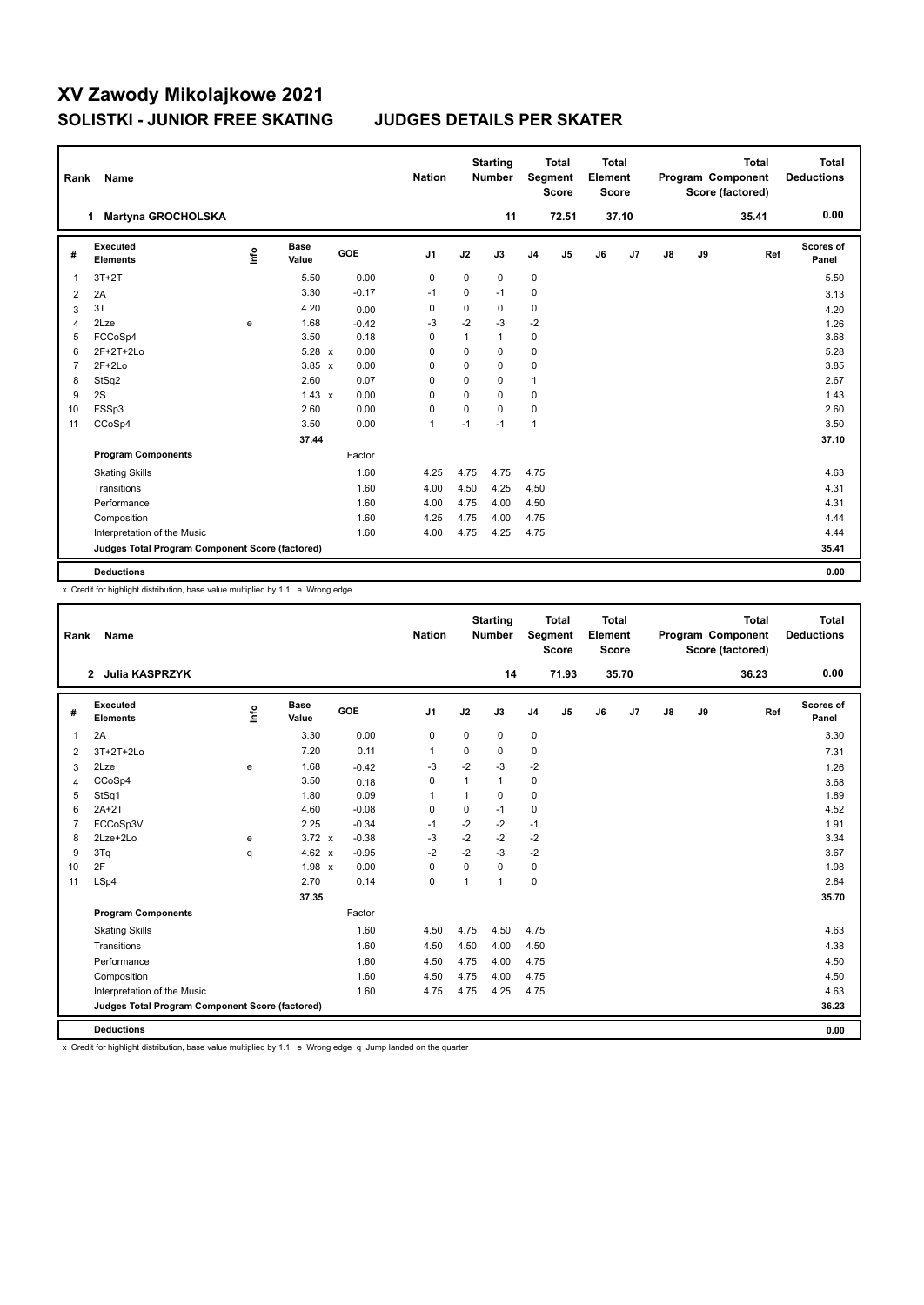| Rank           | Name                                            |      |                      |            | <b>Nation</b> |             | <b>Starting</b><br><b>Number</b> |                | <b>Total</b><br>Segment<br><b>Score</b> | <b>Total</b><br>Element<br><b>Score</b> |       |    |    | <b>Total</b><br>Program Component<br>Score (factored) | <b>Total</b><br><b>Deductions</b> |
|----------------|-------------------------------------------------|------|----------------------|------------|---------------|-------------|----------------------------------|----------------|-----------------------------------------|-----------------------------------------|-------|----|----|-------------------------------------------------------|-----------------------------------|
|                | 3 Anastazja KOLOSINSKA                          |      |                      |            |               |             | 16                               |                | 70.54                                   |                                         | 34.03 |    |    | 36.51                                                 | 0.00                              |
| #              | Executed<br><b>Elements</b>                     | lnfo | <b>Base</b><br>Value | <b>GOE</b> | J1            | J2          | J3                               | J <sub>4</sub> | J5                                      | J6                                      | J7    | J8 | J9 | Ref                                                   | Scores of<br>Panel                |
| 1              | 2A                                              |      | 3.30                 | $-1.24$    | $-3$          | $-4$        | $-4$                             | $-4$           |                                         |                                         |       |    |    |                                                       | 2.06                              |
| 2              | $3T+2T$                                         |      | 5.50                 | $-0.32$    | $-1$          | $-1$        | $-1$                             | 0              |                                         |                                         |       |    |    |                                                       | 5.18                              |
| 3              | $2A+2T$                                         |      | 4.60                 | $-0.08$    | 0             | 0           | $-1$                             | 0              |                                         |                                         |       |    |    |                                                       | 4.52                              |
| 4              | 2Lz+1Eu+2S                                      |      | 3.90                 | 0.00       | 0             | 0           | 0                                | 0              |                                         |                                         |       |    |    |                                                       | 3.90                              |
| 5              | FCCoSp4                                         |      | 3.50                 | 0.00       | 0             | 0           | 0                                | $\mathbf 0$    |                                         |                                         |       |    |    |                                                       | 3.50                              |
| 6              | 2F                                              |      | $1.98 \times$        | 0.00       | 0             | $\mathbf 0$ | 0                                | 0              |                                         |                                         |       |    |    |                                                       | 1.98                              |
| $\overline{7}$ | 2Lz                                             |      | $2.31 \times$        | 0.00       | 0             | 0           | 0                                | 0              |                                         |                                         |       |    |    |                                                       | 2.31                              |
| 8              | LSp3                                            |      | 2.40                 | 0.12       | 0             | 1           | $\mathbf{1}$                     | 0              |                                         |                                         |       |    |    |                                                       | 2.52                              |
| 9              | StSq2                                           |      | 2.60                 | 0.07       | $\mathbf 0$   | 1           | 0                                | $\mathbf 0$    |                                         |                                         |       |    |    |                                                       | 2.67                              |
| 10             | 2F                                              |      | $1.98 \times$        | $-0.18$    | -1            | $-2$        | $-1$                             | 0              |                                         |                                         |       |    |    |                                                       | 1.80                              |
| 11             | CCoSp4                                          |      | 3.50                 | 0.09       | 0             | 1           | $\mathbf 0$                      | $\pmb{0}$      |                                         |                                         |       |    |    |                                                       | 3.59                              |
|                |                                                 |      | 35.57                |            |               |             |                                  |                |                                         |                                         |       |    |    |                                                       | 34.03                             |
|                | <b>Program Components</b>                       |      |                      | Factor     |               |             |                                  |                |                                         |                                         |       |    |    |                                                       |                                   |
|                | <b>Skating Skills</b>                           |      |                      | 1.60       | 4.75          | 4.75        | 4.75                             | 5.00           |                                         |                                         |       |    |    |                                                       | 4.81                              |
|                | Transitions                                     |      |                      | 1.60       | 4.50          | 4.50        | 4.25                             | 4.50           |                                         |                                         |       |    |    |                                                       | 4.44                              |
|                | Performance                                     |      |                      | 1.60       | 4.50          | 4.50        | 4.00                             | 4.75           |                                         |                                         |       |    |    |                                                       | 4.44                              |
|                | Composition                                     |      |                      | 1.60       | 4.75          | 4.50        | 4.00                             | 4.75           |                                         |                                         |       |    |    |                                                       | 4.50                              |
|                | Interpretation of the Music                     |      |                      | 1.60       | 4.75          | 4.75        | 4.25                             | 4.75           |                                         |                                         |       |    |    |                                                       | 4.63                              |
|                | Judges Total Program Component Score (factored) |      |                      |            |               |             |                                  |                |                                         |                                         |       |    |    |                                                       | 36.51                             |
|                | <b>Deductions</b>                               |      |                      |            |               |             |                                  |                |                                         |                                         |       |    |    |                                                       | 0.00                              |

x Credit for highlight distribution, base value multiplied by 1.1

| Rank           | Name                                            |         |                      |     |         | <b>Nation</b>  |                | <b>Starting</b><br><b>Number</b> |                | <b>Total</b><br>Segment<br><b>Score</b> | <b>Total</b><br>Element<br>Score |       |    |    | <b>Total</b><br>Program Component<br>Score (factored) | <b>Total</b><br><b>Deductions</b> |
|----------------|-------------------------------------------------|---------|----------------------|-----|---------|----------------|----------------|----------------------------------|----------------|-----------------------------------------|----------------------------------|-------|----|----|-------------------------------------------------------|-----------------------------------|
|                | 4 Wiktoria PACHA                                |         |                      |     |         |                |                | 10                               |                | 67.13                                   |                                  | 33.02 |    |    | 35.11                                                 | $-1.00$                           |
| #              | <b>Executed</b><br><b>Elements</b>              | ١m      | <b>Base</b><br>Value | GOE |         | J <sub>1</sub> | J2             | J3                               | J <sub>4</sub> | J <sub>5</sub>                          | J6                               | J7    | J8 | J9 | Ref                                                   | Scores of<br>Panel                |
| $\overline{1}$ | 3S<                                             | $\prec$ | 3.44                 |     | $-1.72$ | $-5$           | $-5$           | $-5$                             | $-5$           |                                         |                                  |       |    |    |                                                       | 1.72                              |
| $\overline{2}$ | 2A                                              |         | 3.30                 |     | 0.08    | 0              | 1              | 0                                | 0              |                                         |                                  |       |    |    |                                                       | 3.38                              |
| 3              | 2A                                              |         | 3.30                 |     | 0.00    | $\Omega$       | 0              | $\Omega$                         | $\pmb{0}$      |                                         |                                  |       |    |    |                                                       | 3.30                              |
| 4              | $2Lz+2T$                                        |         | 3.40                 |     | 0.16    | $\Omega$       | $\overline{1}$ | 1                                | $\mathbf{1}$   |                                         |                                  |       |    |    |                                                       | 3.56                              |
| 5              | StSq2                                           |         | 2.60                 |     | 0.07    | $\Omega$       | 1              | $\Omega$                         | $\pmb{0}$      |                                         |                                  |       |    |    |                                                       | 2.67                              |
| 6              | 2S                                              |         | $1.43 \times$        |     | 0.03    | $\Omega$       |                | 0                                | 0              |                                         |                                  |       |    |    |                                                       | 1.46                              |
| $\overline{7}$ | CCoSp3                                          |         | 3.00                 |     | 0.00    | $\Omega$       | $\Omega$       | $\Omega$                         | $\pmb{0}$      |                                         |                                  |       |    |    |                                                       | 3.00                              |
| 8              | 2Lz+1Eu+2F                                      |         | 4.84 $x$             |     | 0.05    | $\Omega$       | $\overline{1}$ | 0                                | 0              |                                         |                                  |       |    |    |                                                       | 4.89                              |
| 9              | FSSp4                                           |         | 3.00                 |     | 0.23    | $\overline{1}$ | 1              | 1                                | $\mathbf 0$    |                                         |                                  |       |    |    |                                                       | 3.23                              |
| 10             | $2F+2T$                                         |         | 3.41 x               |     | 0.00    | $\mathbf 0$    | $\mathbf 0$    | $\mathbf 0$                      | $\pmb{0}$      |                                         |                                  |       |    |    |                                                       | 3.41                              |
| 11             | LSp3                                            |         | 2.40                 |     | 0.00    | $\Omega$       | $\Omega$       | $\Omega$                         | $\mathbf 0$    |                                         |                                  |       |    |    |                                                       | 2.40                              |
|                |                                                 |         | 34.12                |     |         |                |                |                                  |                |                                         |                                  |       |    |    |                                                       | 33.02                             |
|                | <b>Program Components</b>                       |         |                      |     | Factor  |                |                |                                  |                |                                         |                                  |       |    |    |                                                       |                                   |
|                | <b>Skating Skills</b>                           |         |                      |     | 1.60    | 4.25           | 4.50           | 4.75                             | 4.50           |                                         |                                  |       |    |    |                                                       | 4.50                              |
|                | Transitions                                     |         |                      |     | 1.60    | 4.00           | 4.50           | 4.25                             | 4.00           |                                         |                                  |       |    |    |                                                       | 4.19                              |
|                | Performance                                     |         |                      |     | 1.60    | 4.25           | 4.75           | 4.00                             | 4.50           |                                         |                                  |       |    |    |                                                       | 4.38                              |
|                | Composition                                     |         |                      |     | 1.60    | 4.50           | 4.50           | 4.25                             | 4.50           |                                         |                                  |       |    |    |                                                       | 4.44                              |
|                | Interpretation of the Music                     |         |                      |     | 1.60    | 4.50           | 4.50           | 4.00                             | 4.75           |                                         |                                  |       |    |    |                                                       | 4.44                              |
|                | Judges Total Program Component Score (factored) |         |                      |     |         |                |                |                                  |                |                                         |                                  |       |    |    |                                                       | 35.11                             |
|                | <b>Deductions</b>                               |         | Falls: -1.00         |     |         |                |                |                                  |                |                                         |                                  |       |    |    |                                                       | $-1.00$                           |

< Under-rotated jump x Credit for highlight distribution, base value multiplied by 1.1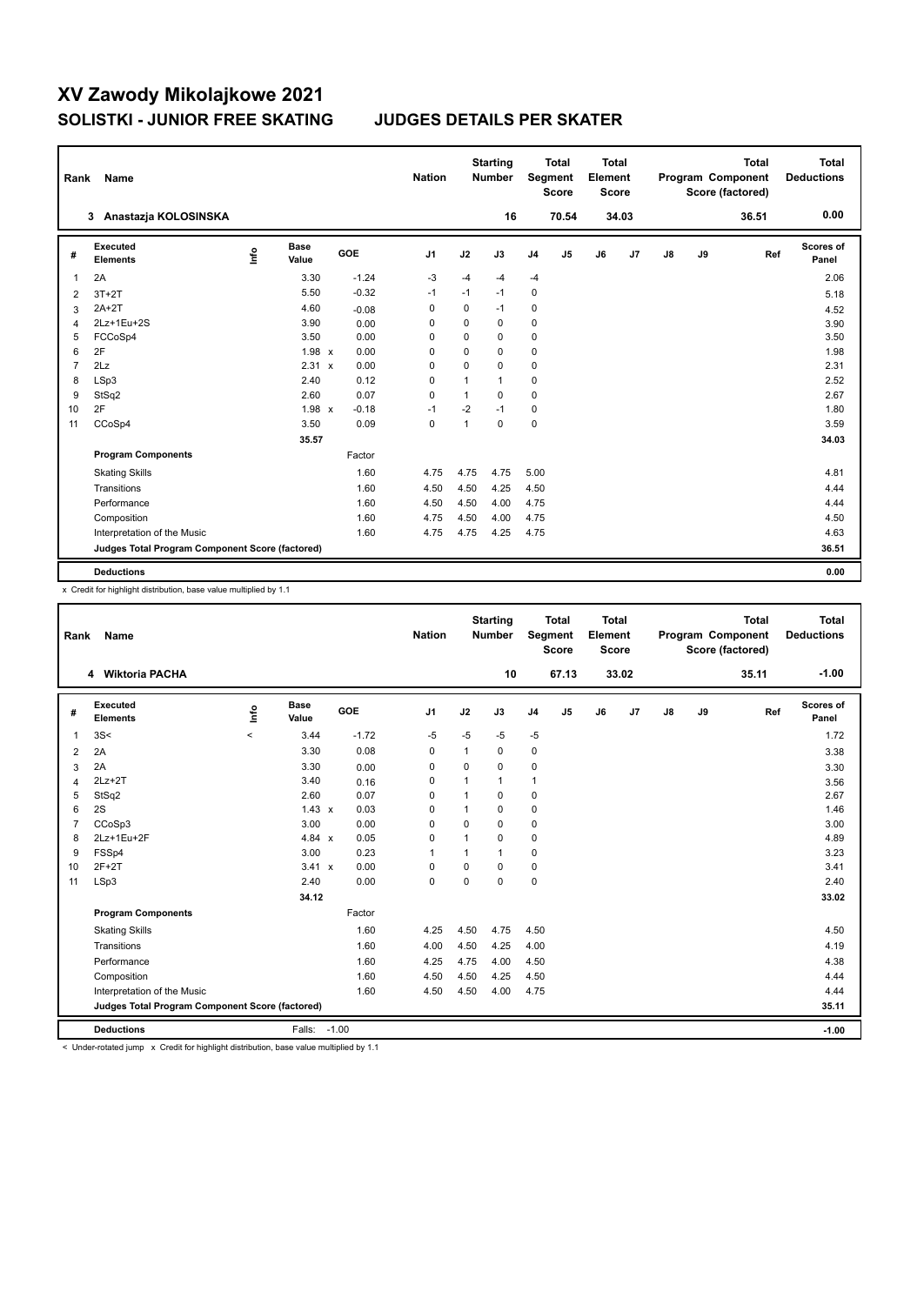| Rank           | Name                                            |      |                      |         |         | <b>Nation</b>  |                | <b>Starting</b><br><b>Number</b> |                | <b>Total</b><br>Segment<br><b>Score</b> | <b>Total</b><br>Element<br><b>Score</b> |       |               |    | <b>Total</b><br>Program Component<br>Score (factored) | <b>Total</b><br><b>Deductions</b> |
|----------------|-------------------------------------------------|------|----------------------|---------|---------|----------------|----------------|----------------------------------|----------------|-----------------------------------------|-----------------------------------------|-------|---------------|----|-------------------------------------------------------|-----------------------------------|
|                | 5 Zofia GRZEGORZEWSKA                           |      |                      |         |         |                |                | 15                               |                | 66.06                                   |                                         | 31.45 |               |    | 35.61                                                 | $-1.00$                           |
| #              | <b>Executed</b><br><b>Elements</b>              | ١nf٥ | <b>Base</b><br>Value |         | GOE     | J <sub>1</sub> | J2             | J3                               | J <sub>4</sub> | J <sub>5</sub>                          | J6                                      | J7    | $\mathsf{J}8$ | J9 | Ref                                                   | Scores of<br>Panel                |
| 1              | 3S                                              |      | 4.30                 |         | $-2.15$ | $-5$           | -5             | -5                               | $-5$           |                                         |                                         |       |               |    |                                                       | 2.15                              |
| 2              | 2A                                              |      | 3.30                 |         | $-1.49$ | $-5$           | -4             | $-5$                             | $-4$           |                                         |                                         |       |               |    |                                                       | 1.81                              |
| 3              | 2F                                              |      | 1.80                 |         | 0.00    | 0              | 0              | 0                                | 0              |                                         |                                         |       |               |    |                                                       | 1.80                              |
| $\overline{4}$ | 2A                                              |      | 3.30                 |         | $-0.66$ | $-2$           | $-2$           | $-2$                             | $-2$           |                                         |                                         |       |               |    |                                                       | 2.64                              |
| 5              | CCoSp4                                          |      | 3.50                 |         | 0.96    | $\overline{2}$ | 3              | 3                                | 3              |                                         |                                         |       |               |    |                                                       | 4.46                              |
| 6              | $2Lz+2T$                                        |      | $3.74 \times$        |         | 0.00    | $\Omega$       | $\Omega$       | $\Omega$                         | 0              |                                         |                                         |       |               |    |                                                       | 3.74                              |
| $\overline{7}$ | 2F+1Eu+2S                                       |      | $3.96 \times$        |         | 0.09    | 0              | $\Omega$       | $\Omega$                         | $\overline{2}$ |                                         |                                         |       |               |    |                                                       | 4.05                              |
| 8              | FCSp2                                           |      | 2.30                 |         | 0.40    | $\mathbf{1}$   | $\overline{2}$ | $\overline{2}$                   | $\overline{2}$ |                                         |                                         |       |               |    |                                                       | 2.70                              |
| 9              | StSq3                                           |      | 3.30                 |         | 0.17    | $\overline{1}$ | $\mathbf{1}$   | $\Omega$                         | 0              |                                         |                                         |       |               |    |                                                       | 3.47                              |
| 10             | 2Lz                                             |      | 2.31 x               |         | $-0.79$ | $-3$           | $-4$           | -4                               | $-4$           |                                         |                                         |       |               |    |                                                       | 1.52                              |
| 11             | LSp4                                            |      | 2.70                 |         | 0.41    | 0              | $\overline{2}$ | $\overline{2}$                   | $\overline{2}$ |                                         |                                         |       |               |    |                                                       | 3.11                              |
|                |                                                 |      | 34.51                |         |         |                |                |                                  |                |                                         |                                         |       |               |    |                                                       | 31.45                             |
|                | <b>Program Components</b>                       |      |                      |         | Factor  |                |                |                                  |                |                                         |                                         |       |               |    |                                                       |                                   |
|                | <b>Skating Skills</b>                           |      |                      |         | 1.60    | 4.50           | 4.50           | 4.25                             | 4.75           |                                         |                                         |       |               |    |                                                       | 4.50                              |
|                | Transitions                                     |      |                      |         | 1.60    | 4.25           | 4.25           | 4.25                             | 4.50           |                                         |                                         |       |               |    |                                                       | 4.31                              |
|                | Performance                                     |      |                      |         | 1.60    | 4.25           | 4.25           | 4.25                             | 4.75           |                                         |                                         |       |               |    |                                                       | 4.38                              |
|                | Composition                                     |      |                      |         | 1.60    | 4.50           | 4.50           | 4.25                             | 4.75           |                                         |                                         |       |               |    |                                                       | 4.50                              |
|                | Interpretation of the Music                     |      |                      |         | 1.60    | 4.50           | 4.50           | 4.25                             | 5.00           |                                         |                                         |       |               |    |                                                       | 4.56                              |
|                | Judges Total Program Component Score (factored) |      |                      |         |         |                |                |                                  |                |                                         |                                         |       |               |    |                                                       | 35.61                             |
|                | <b>Deductions</b>                               |      | Falls:               | $-1.00$ |         |                |                |                                  |                |                                         |                                         |       |               |    |                                                       | $-1.00$                           |

x Credit for highlight distribution, base value multiplied by 1.1

| Rank           | Name                                            |      |                      |         | <b>Nation</b>  |             | <b>Starting</b><br><b>Number</b> |                | <b>Total</b><br><b>Segment</b><br><b>Score</b> | <b>Total</b><br>Element<br><b>Score</b> |       |    |    | <b>Total</b><br>Program Component<br>Score (factored) | <b>Total</b><br><b>Deductions</b> |
|----------------|-------------------------------------------------|------|----------------------|---------|----------------|-------------|----------------------------------|----------------|------------------------------------------------|-----------------------------------------|-------|----|----|-------------------------------------------------------|-----------------------------------|
|                | <b>Arina KRUPENIA</b><br>6                      |      |                      |         |                |             | 9                                |                | 60.40                                          |                                         | 27.68 |    |    | 32.72                                                 | 0.00                              |
| #              | Executed<br><b>Elements</b>                     | lnfo | <b>Base</b><br>Value | GOE     | J <sub>1</sub> | J2          | J3                               | J <sub>4</sub> | J <sub>5</sub>                                 | J6                                      | J7    | J8 | J9 | Ref                                                   | Scores of<br>Panel                |
| 1              | 2A<<                                            | <<   | 1.10                 | $-0.33$ | $-3$           | $-3$        | $-3$                             | $-3$           |                                                |                                         |       |    |    |                                                       | 0.77                              |
| 2              | 2F!+1Eu+2S                                      |      | 3.60                 | $-0.68$ | $-4$           | $-3$        | $-4$                             | $-4$           |                                                |                                         |       |    |    |                                                       | 2.92                              |
| 3              | 2Lo                                             |      | 1.70                 | 0.00    | 0              | $\Omega$    | 0                                | 0              |                                                |                                         |       |    |    |                                                       | 1.70                              |
| 4              | $2Lz+2T$                                        |      | 3.40                 | 0.00    | $\Omega$       | $\mathbf 0$ | 0                                | 0              |                                                |                                         |       |    |    |                                                       | 3.40                              |
| 5              | FCCoSp4                                         |      | 3.50                 | 0.09    | $\Omega$       | 0           | 1                                | 0              |                                                |                                         |       |    |    |                                                       | 3.59                              |
| 6              | 2F                                              |      | 1.98 x               | 0.00    | $\Omega$       | 0           | 0                                | 0              |                                                |                                         |       |    |    |                                                       | 1.98                              |
| $\overline{7}$ | StSq2                                           |      | 2.60                 | $-0.07$ | $\Omega$       | 0           | $-1$                             | $\mathbf 0$    |                                                |                                         |       |    |    |                                                       | 2.53                              |
| 8              | 2Lz                                             |      | 2.31 x               | 0.00    | $\Omega$       | $\Omega$    | $\Omega$                         | 0              |                                                |                                         |       |    |    |                                                       | 2.31                              |
| 9              | $2Lo+2T$                                        |      | $3.30 \times$        | 0.00    | $\Omega$       | $\Omega$    | $\Omega$                         | $\mathbf 0$    |                                                |                                         |       |    |    |                                                       | 3.30                              |
| 10             | CCoSp4                                          |      | 3.50                 | 0.18    | $\mathbf 0$    | 1           | 1                                | 0              |                                                |                                         |       |    |    |                                                       | 3.68                              |
| 11             | LSp1                                            |      | 1.50                 | 0.00    | $\mathbf 0$    | $\Omega$    | $\Omega$                         | $\mathbf 0$    |                                                |                                         |       |    |    |                                                       | 1.50                              |
|                |                                                 |      | 28.49                |         |                |             |                                  |                |                                                |                                         |       |    |    |                                                       | 27.68                             |
|                | <b>Program Components</b>                       |      |                      | Factor  |                |             |                                  |                |                                                |                                         |       |    |    |                                                       |                                   |
|                | <b>Skating Skills</b>                           |      |                      | 1.60    | 4.00           | 4.25        | 4.25                             | 4.25           |                                                |                                         |       |    |    |                                                       | 4.19                              |
|                | Transitions                                     |      |                      | 1.60    | 3.75           | 4.25        | 4.00                             | 4.00           |                                                |                                         |       |    |    |                                                       | 4.00                              |
|                | Performance                                     |      |                      | 1.60    | 3.75           | 4.25        | 3.75                             | 4.25           |                                                |                                         |       |    |    |                                                       | 4.00                              |
|                | Composition                                     |      |                      | 1.60    | 4.00           | 4.25        | 4.00                             | 4.25           |                                                |                                         |       |    |    |                                                       | 4.13                              |
|                | Interpretation of the Music                     |      |                      | 1.60    | 4.00           | 4.25        | 4.00                             | 4.25           |                                                |                                         |       |    |    |                                                       | 4.13                              |
|                | Judges Total Program Component Score (factored) |      |                      |         |                |             |                                  |                |                                                |                                         |       |    |    |                                                       | 32.72                             |
|                | <b>Deductions</b>                               |      |                      |         |                |             |                                  |                |                                                |                                         |       |    |    |                                                       | 0.00                              |

<< Downgraded jump x Credit for highlight distribution, base value multiplied by 1.1 ! Not clear edge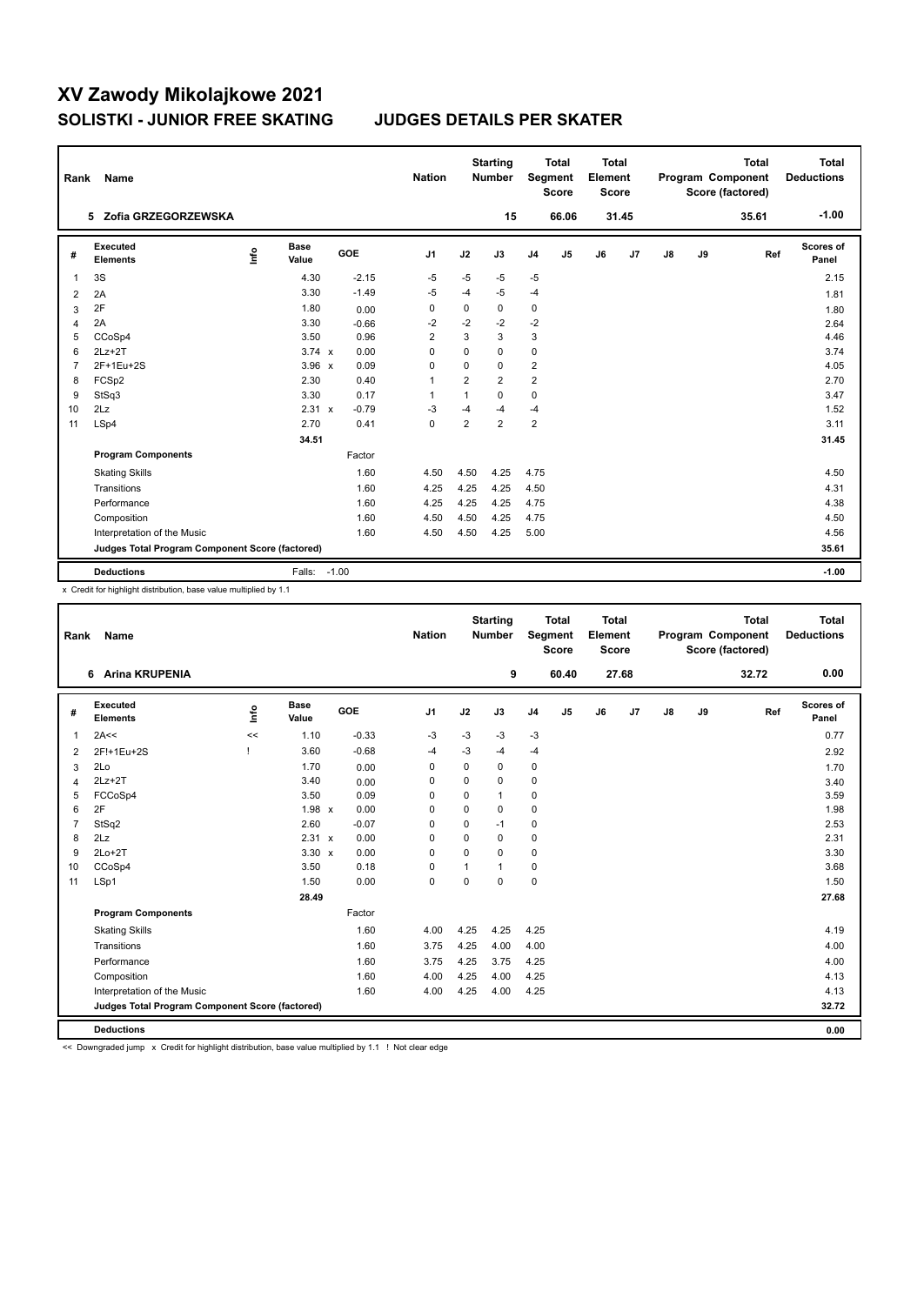| Rank           | Name                                            |         |                      |            | <b>Nation</b> |              | <b>Starting</b><br><b>Number</b> |                | <b>Total</b><br>Segment<br><b>Score</b> | <b>Total</b><br>Element<br><b>Score</b> |       |    |    | <b>Total</b><br>Program Component<br>Score (factored) | <b>Total</b><br><b>Deductions</b> |
|----------------|-------------------------------------------------|---------|----------------------|------------|---------------|--------------|----------------------------------|----------------|-----------------------------------------|-----------------------------------------|-------|----|----|-------------------------------------------------------|-----------------------------------|
|                | Alicja REJMENT<br>7                             |         |                      |            |               |              | 13                               |                | 60.25                                   |                                         | 26.94 |    |    | 33.31                                                 | 0.00                              |
| #              | Executed<br><b>Elements</b>                     | ١nf٥    | <b>Base</b><br>Value | <b>GOE</b> | J1            | J2           | J3                               | J <sub>4</sub> | J5                                      | J6                                      | J7    | J8 | J9 | Ref                                                   | Scores of<br>Panel                |
| 1              | 2Lz!+2Lo+2Lo                                    |         | 5.50                 | $-0.21$    | $-1$          | $-1$         | $-1$                             | $-1$           |                                         |                                         |       |    |    |                                                       | 5.29                              |
| 2              | $2A<+2T$                                        | $\prec$ | 3.94                 | $-0.53$    | $-2$          | $-2$         | $-2$                             | $-2$           |                                         |                                         |       |    |    |                                                       | 3.41                              |
| 3              | 3S<<                                            | <<      | 1.30                 | $-0.49$    | -3            | -4           | $-5$                             | $-3$           |                                         |                                         |       |    |    |                                                       | 0.81                              |
| $\overline{4}$ | CSp3                                            |         | 2.30                 | 0.12       | 0             | $\mathbf{1}$ | $\mathbf{1}$                     | 0              |                                         |                                         |       |    |    |                                                       | 2.42                              |
| 5              | 2A<                                             | $\prec$ | 2.64                 | $-0.53$    | $-2$          | $-2$         | $-2$                             | $-2$           |                                         |                                         |       |    |    |                                                       | 2.11                              |
| 6              | StSq1                                           |         | 1.80                 | $-0.05$    | 0             | $\mathbf 0$  | $-1$                             | 0              |                                         |                                         |       |    |    |                                                       | 1.75                              |
| $\overline{7}$ | FSSp4                                           |         | 3.00                 | 0.08       | 0             | 1            | 0                                | 0              |                                         |                                         |       |    |    |                                                       | 3.08                              |
| 8              | $2F!q+2T$                                       |         | $3.41 \times$        | $-0.77$    | $-3$          | $-5$         | $-5$                             | $-4$           |                                         |                                         |       |    |    |                                                       | 2.64                              |
| 9              | 2F!                                             |         | 1.98 x               | $-0.18$    | $-1$          | $-1$         | $-1$                             | $-1$           |                                         |                                         |       |    |    |                                                       | 1.80                              |
| 10             | 2Lz!q                                           |         | 2.31 x               | $-0.53$    | $-1$          | $-3$         | $-3$                             | -3             |                                         |                                         |       |    |    |                                                       | 1.78                              |
| 11             | CCoSp3V                                         |         | 2.25                 | $-0.40$    | $-1$          | $-3$         | $-3$                             | $\pmb{0}$      |                                         |                                         |       |    |    |                                                       | 1.85                              |
|                |                                                 |         | 30.43                |            |               |              |                                  |                |                                         |                                         |       |    |    |                                                       | 26.94                             |
|                | <b>Program Components</b>                       |         |                      | Factor     |               |              |                                  |                |                                         |                                         |       |    |    |                                                       |                                   |
|                | <b>Skating Skills</b>                           |         |                      | 1.60       | 4.50          | 4.25         | 4.25                             | 4.50           |                                         |                                         |       |    |    |                                                       | 4.38                              |
|                | Transitions                                     |         |                      | 1.60       | 4.00          | 4.00         | 4.00                             | 4.00           |                                         |                                         |       |    |    |                                                       | 4.00                              |
|                | Performance                                     |         |                      | 1.60       | 4.25          | 4.00         | 3.50                             | 4.25           |                                         |                                         |       |    |    |                                                       | 4.00                              |
|                | Composition                                     |         |                      | 1.60       | 4.25          | 4.25         | 4.00                             | 4.50           |                                         |                                         |       |    |    |                                                       | 4.25                              |
|                | Interpretation of the Music                     |         |                      | 1.60       | 4.25          | 4.25         | 3.75                             | 4.50           |                                         |                                         |       |    |    |                                                       | 4.19                              |
|                | Judges Total Program Component Score (factored) |         |                      |            |               |              |                                  |                |                                         |                                         |       |    |    |                                                       | 33.31                             |
|                | <b>Deductions</b>                               |         |                      |            |               |              |                                  |                |                                         |                                         |       |    |    |                                                       | 0.00                              |

< Under-rotated jump << Downgraded jump x Credit for highlight distribution, base value multiplied by 1.1 ! Not clear edge q Jump landed on the quarter

| Rank           | Name                                            |      |                      |         | <b>Nation</b>  |             | <b>Starting</b><br><b>Number</b> |                | <b>Total</b><br>Segment<br><b>Score</b> | Total<br>Element<br><b>Score</b> |       |    |    | <b>Total</b><br>Program Component<br>Score (factored) | <b>Total</b><br><b>Deductions</b> |
|----------------|-------------------------------------------------|------|----------------------|---------|----------------|-------------|----------------------------------|----------------|-----------------------------------------|----------------------------------|-------|----|----|-------------------------------------------------------|-----------------------------------|
|                | <b>Catherine-Charlotte LAPIERRE</b><br>8        |      |                      |         |                |             | 12                               |                | 59.82                                   |                                  | 29.52 |    |    | 32.30                                                 | $-2.00$                           |
| #              | <b>Executed</b><br><b>Elements</b>              | ١nfo | <b>Base</b><br>Value | GOE     | J <sub>1</sub> | J2          | J3                               | J <sub>4</sub> | J5                                      | J6                               | J7    | J8 | J9 | Ref                                                   | Scores of<br>Panel                |
| 1              | 3S                                              |      | 4.30                 | $-2.15$ | $-5$           | $-5$        | $-5$                             | $-5$           |                                         |                                  |       |    |    |                                                       | 2.15                              |
| $\overline{2}$ | $2F+2T$                                         |      | 3.10                 | 0.00    | $\Omega$       | $\Omega$    | $\Omega$                         | 0              |                                         |                                  |       |    |    |                                                       | 3.10                              |
| 3              | 2F+1Eu+2S                                       |      | 3.60                 | 0.00    | 0              | $\mathbf 0$ | $\Omega$                         | 0              |                                         |                                  |       |    |    |                                                       | 3.60                              |
| $\overline{4}$ | 1A                                              |      | 1.10                 | 0.00    | $\Omega$       | 0           | $\Omega$                         | 0              |                                         |                                  |       |    |    |                                                       | 1.10                              |
| 5              | FSSp4                                           |      | 3.00                 | 0.00    | $\Omega$       | $\mathbf 0$ | $\Omega$                         | 0              |                                         |                                  |       |    |    |                                                       | 3.00                              |
| 6              | StSq3                                           |      | 3.30                 | 0.00    | 1              | $\mathbf 0$ | $-1$                             | 0              |                                         |                                  |       |    |    |                                                       | 3.30                              |
| $\overline{7}$ | 2A                                              |      | $3.63 \times$        | $-1.65$ | $-5$           | $-5$        | $-5$                             | $-5$           |                                         |                                  |       |    |    |                                                       | 1.98                              |
| 8              | $2Lz+2T$                                        |      | $3.74 \times$        | $-0.05$ | 0              | 0           | $-1$                             | 0              |                                         |                                  |       |    |    |                                                       | 3.69                              |
| 9              | 2Lzq                                            | q    | 2.31 x               | $-0.79$ | $-3$           | $-3$        | $-5$                             | $-4$           |                                         |                                  |       |    |    |                                                       | 1.52                              |
| 10             | LSp3                                            |      | 2.40                 | 0.00    | 0              | $\Omega$    | $\Omega$                         | $\mathbf 0$    |                                         |                                  |       |    |    |                                                       | 2.40                              |
| 11             | CCoSp4                                          |      | 3.50                 | 0.18    | $\mathbf 0$    | 1           | $\mathbf{1}$                     | 0              |                                         |                                  |       |    |    |                                                       | 3.68                              |
|                |                                                 |      | 33.98                |         |                |             |                                  |                |                                         |                                  |       |    |    |                                                       | 29.52                             |
|                | <b>Program Components</b>                       |      |                      | Factor  |                |             |                                  |                |                                         |                                  |       |    |    |                                                       |                                   |
|                | <b>Skating Skills</b>                           |      |                      | 1.60    | 4.25           | 4.25        | 4.25                             | 4.50           |                                         |                                  |       |    |    |                                                       | 4.31                              |
|                | Transitions                                     |      |                      | 1.60    | 4.00           | 4.25        | 3.75                             | 4.25           |                                         |                                  |       |    |    |                                                       | 4.06                              |
|                | Performance                                     |      |                      | 1.60    | 3.75           | 4.00        | 3.00                             | 4.50           |                                         |                                  |       |    |    |                                                       | 3.81                              |
|                | Composition                                     |      |                      | 1.60    | 4.00           | 4.25        | 3.50                             | 4.50           |                                         |                                  |       |    |    |                                                       | 4.06                              |
|                | Interpretation of the Music                     |      |                      | 1.60    | 3.75           | 4.25        | 3.25                             | 4.50           |                                         |                                  |       |    |    |                                                       | 3.94                              |
|                | Judges Total Program Component Score (factored) |      |                      |         |                |             |                                  |                |                                         |                                  |       |    |    |                                                       | 32.30                             |
|                | <b>Deductions</b>                               |      | Falls:               | $-2.00$ |                |             |                                  |                |                                         |                                  |       |    |    |                                                       | $-2.00$                           |

x Credit for highlight distribution, base value multiplied by 1.1 q Jump landed on the quarter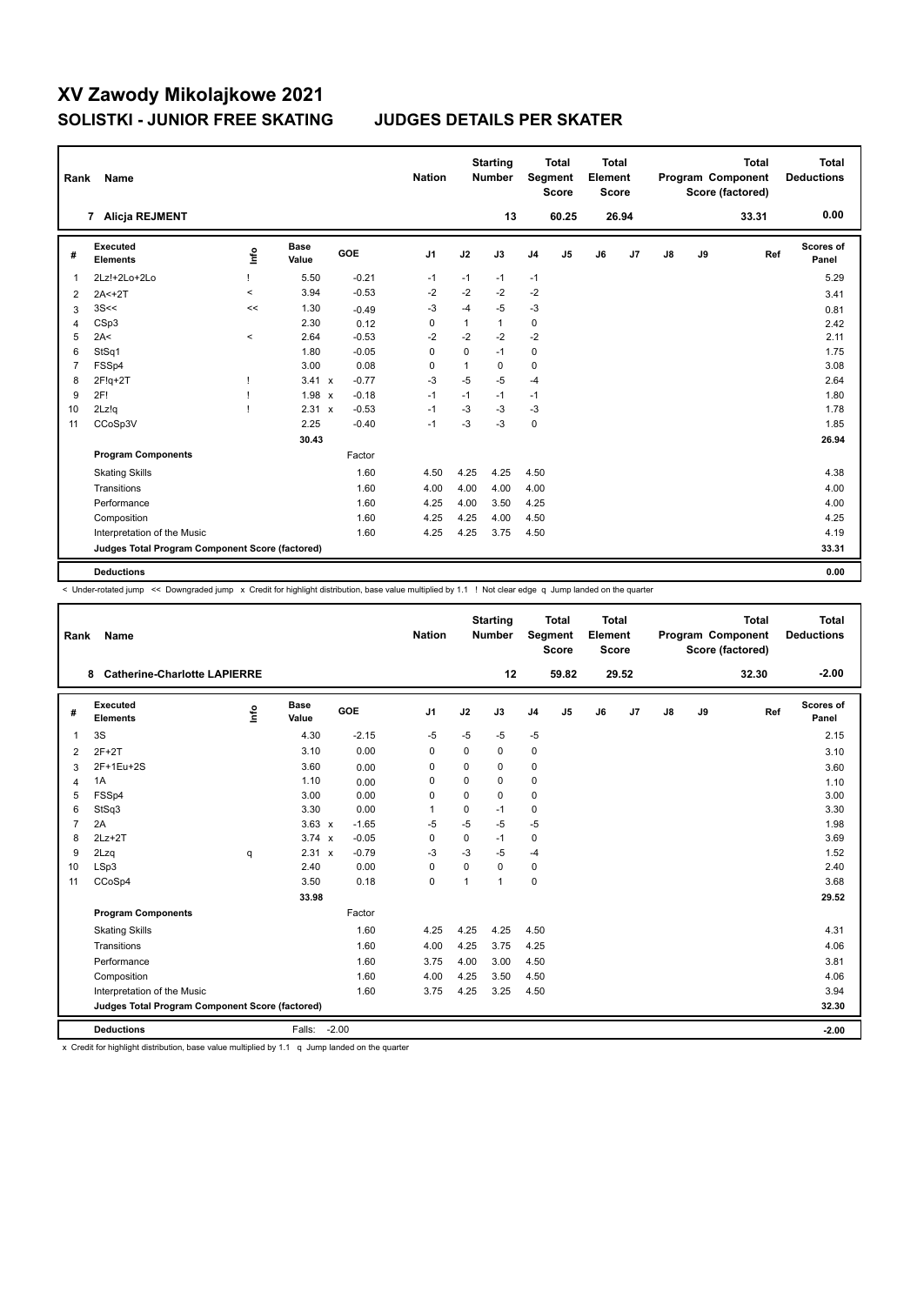| Rank           | Name                                            |         |                      |            | <b>Nation</b>  |             | <b>Starting</b><br><b>Number</b> |                | Total<br>Segment<br><b>Score</b> | Total<br>Element<br>Score |                |    |    | <b>Total</b><br>Program Component<br>Score (factored) | <b>Total</b><br><b>Deductions</b> |
|----------------|-------------------------------------------------|---------|----------------------|------------|----------------|-------------|----------------------------------|----------------|----------------------------------|---------------------------|----------------|----|----|-------------------------------------------------------|-----------------------------------|
|                | Laura SZCZESNA<br>9                             |         |                      |            |                |             | 7                                |                | 56.52                            |                           | 26.70          |    |    | 32.82                                                 | $-3.00$                           |
| #              | Executed<br><b>Elements</b>                     | ١nf٥    | <b>Base</b><br>Value | <b>GOE</b> | J <sub>1</sub> | J2          | J3                               | J <sub>4</sub> | J <sub>5</sub>                   | J6                        | J <sub>7</sub> | J8 | J9 | Ref                                                   | Scores of<br>Panel                |
| 1              | 2A                                              |         | 3.30                 | 0.41       | $\overline{1}$ | 1           | $\overline{2}$                   | $\mathbf{1}$   |                                  |                           |                |    |    |                                                       | 3.71                              |
| $\overline{2}$ | 3T<                                             | $\,<$   | 3.36                 | $-1.68$    | $-5$           | $-5$        | $-5$                             | $-5$           |                                  |                           |                |    |    |                                                       | 1.68                              |
| 3              | $3S+2T$                                         |         | 5.60                 | 0.11       | 0              | $\mathbf 0$ | $\mathbf{1}$                     | 0              |                                  |                           |                |    |    |                                                       | 5.71                              |
| $\overline{4}$ | CCoSp3                                          |         | 3.00                 | $-0.15$    | 0              | $-1$        | $-1$                             | 0              |                                  |                           |                |    |    |                                                       | 2.85                              |
| 5              | 2S                                              |         | 1.30                 | $-0.52$    | -5             | $-3$        | $-4$                             | $-4$           |                                  |                           |                |    |    |                                                       | 0.78                              |
| 6              | 2Lz                                             |         | 2.31 x               | $-1.00$    | $-5$           | $-5$        | $-5$                             | $-4$           |                                  |                           |                |    |    |                                                       | 1.31                              |
| $\overline{7}$ | FSSp1                                           |         | 2.00                 | $-0.40$    | $-1$           | $-3$        | $-2$                             | $-2$           |                                  |                           |                |    |    |                                                       | 1.60                              |
| 8              | StSq3                                           |         | 3.30                 | 0.00       | 0              | $\mathbf 0$ | 0                                | $\mathbf 0$    |                                  |                           |                |    |    |                                                       | 3.30                              |
| 9              | $2Lo+2T<$                                       | $\prec$ | 3.01 x               | $-0.85$    | $-5$           | $-5$        | $-5$                             | $-5$           |                                  |                           |                |    |    |                                                       | 2.16                              |
| 10             | 2F!                                             |         | $1.98 \times$        | $-0.18$    | $-1$           | $-1$        | $-1$                             | $-1$           |                                  |                           |                |    |    |                                                       | 1.80                              |
| 11             | CSp2                                            |         | 1.80                 | 0.00       | $\mathbf 0$    | $\Omega$    | $\Omega$                         | $\mathbf 0$    |                                  |                           |                |    |    |                                                       | 1.80                              |
|                |                                                 |         | 30.96                |            |                |             |                                  |                |                                  |                           |                |    |    |                                                       | 26.70                             |
|                | <b>Program Components</b>                       |         |                      | Factor     |                |             |                                  |                |                                  |                           |                |    |    |                                                       |                                   |
|                | <b>Skating Skills</b>                           |         |                      | 1.60       | 4.25           | 4.50        | 4.50                             | 4.25           |                                  |                           |                |    |    |                                                       | 4.38                              |
|                | Transitions                                     |         |                      | 1.60       | 4.00           | 4.00        | 4.00                             | 3.75           |                                  |                           |                |    |    |                                                       | 3.94                              |
|                | Performance                                     |         |                      | 1.60       | 3.75           | 4.25        | 4.00                             | 4.00           |                                  |                           |                |    |    |                                                       | 4.00                              |
|                | Composition                                     |         |                      | 1.60       | 4.00           | 4.25        | 4.25                             | 4.00           |                                  |                           |                |    |    |                                                       | 4.13                              |
|                | Interpretation of the Music                     |         |                      | 1.60       | 4.00           | 4.00        | 4.25                             | 4.00           |                                  |                           |                |    |    |                                                       | 4.06                              |
|                | Judges Total Program Component Score (factored) |         |                      |            |                |             |                                  |                |                                  |                           |                |    |    |                                                       | 32.82                             |
|                | <b>Deductions</b>                               |         | Falls: -3.00         |            |                |             |                                  |                |                                  |                           |                |    |    |                                                       | $-3.00$                           |

< Under-rotated jump x Credit for highlight distribution, base value multiplied by 1.1 ! Not clear edge

| Rank           | <b>Name</b>                                     |          |                      |         | <b>Nation</b>            |                | <b>Starting</b><br>Number |                | <b>Total</b><br>Segment<br><b>Score</b> | <b>Total</b><br>Element<br><b>Score</b> |       |    |    | <b>Total</b><br>Program Component<br>Score (factored) | Total<br><b>Deductions</b> |
|----------------|-------------------------------------------------|----------|----------------------|---------|--------------------------|----------------|---------------------------|----------------|-----------------------------------------|-----------------------------------------|-------|----|----|-------------------------------------------------------|----------------------------|
|                | Dorota KONIECZKA<br>10                          |          |                      |         |                          |                | 8                         |                | 50.20                                   |                                         | 22.59 |    |    | 28.61                                                 | $-1.00$                    |
| #              | Executed<br><b>Elements</b>                     | ١m       | <b>Base</b><br>Value | GOE     | J1                       | J2             | J3                        | J <sub>4</sub> | J5                                      | J6                                      | J7    | J8 | J9 | Ref                                                   | <b>Scores of</b><br>Panel  |
| $\overline{1}$ | 3Sq                                             | q        | 4.30                 | $-2.15$ | $-5$                     | $-5$           | $-5$                      | $-5$           |                                         |                                         |       |    |    |                                                       | 2.15                       |
| 2              | 1A<<                                            | <<       | 0.00                 | 0.00    | $\overline{\phantom{a}}$ |                | $\overline{\phantom{a}}$  | ÷              |                                         |                                         |       |    |    |                                                       | 0.00                       |
| 3              | $2A+1T$                                         |          | 3.70                 | 0.00    | 0                        | 0              | 0                         | 0              |                                         |                                         |       |    |    |                                                       | 3.70                       |
| 4              | CCoSp4                                          |          | 3.50                 | $-0.61$ | $-1$                     | $-2$           | $-2$                      | $-2$           |                                         |                                         |       |    |    |                                                       | 2.89                       |
| 5              | $2F+1Lo$                                        |          | 2.30                 | 0.00    | $\mathbf 0$              | $\mathbf 0$    | 0                         | $\mathbf 0$    |                                         |                                         |       |    |    |                                                       | 2.30                       |
| 6              | FSSp2V                                          |          | 1.73                 | $-0.35$ | $-1$                     | $-2$           | $-3$                      | $-2$           |                                         |                                         |       |    |    |                                                       | 1.38                       |
| $\overline{7}$ | $2Lz$ !<                                        | $\hat{}$ | $1.85 \times$        | $-0.42$ | -2                       | $-3$           | $-3$                      | $-2$           |                                         |                                         |       |    |    |                                                       | 1.43                       |
| 8              | 2Lz+1Eu+2F<<                                    | <<       | $3.41 \times$        | $-0.95$ | $-4$                     | $-5$           | $-5$                      | $-4$           |                                         |                                         |       |    |    |                                                       | 2.46                       |
| 9              | 1Lo                                             |          | $0.55 \times$        | $-0.21$ | -4                       | $-3$           | $-5$                      | $-5$           |                                         |                                         |       |    |    |                                                       | 0.34                       |
| 10             | StSq3                                           |          | 3.30                 | 0.00    | 0                        | $\Omega$       | $\Omega$                  | 0              |                                         |                                         |       |    |    |                                                       | 3.30                       |
| 11             | LSp3                                            |          | 2.40                 | 0.24    | $\mathbf 0$              | $\overline{1}$ | $\overline{2}$            | $\mathbf{1}$   |                                         |                                         |       |    |    |                                                       | 2.64                       |
|                |                                                 |          | 27.04                |         |                          |                |                           |                |                                         |                                         |       |    |    |                                                       | 22.59                      |
|                | <b>Program Components</b>                       |          |                      | Factor  |                          |                |                           |                |                                         |                                         |       |    |    |                                                       |                            |
|                | <b>Skating Skills</b>                           |          |                      | 1.60    | 3.75                     | 4.00           | 4.00                      | 4.00           |                                         |                                         |       |    |    |                                                       | 3.94                       |
|                | Transitions                                     |          |                      | 1.60    | 3.50                     | 3.75           | 3.25                      | 3.50           |                                         |                                         |       |    |    |                                                       | 3.50                       |
|                | Performance                                     |          |                      | 1.60    | 3.50                     | 3.50           | 2.75                      | 3.50           |                                         |                                         |       |    |    |                                                       | 3.31                       |
|                | Composition                                     |          |                      | 1.60    | 3.75                     | 3.75           | 3.25                      | 3.75           |                                         |                                         |       |    |    |                                                       | 3.63                       |
|                | Interpretation of the Music                     |          |                      | 1.60    | 3.50                     | 3.75           | 3.00                      | 3.75           |                                         |                                         |       |    |    |                                                       | 3.50                       |
|                | Judges Total Program Component Score (factored) |          |                      |         |                          |                |                           |                |                                         |                                         |       |    |    |                                                       | 28.61                      |
|                | <b>Deductions</b>                               |          | Falls: -1.00         |         |                          |                |                           |                |                                         |                                         |       |    |    |                                                       | $-1.00$                    |

< Under-rotated jump << Downgraded jump x Credit for highlight distribution, base value multiplied by 1.1 ! Not clear edge q Jump landed on the quarter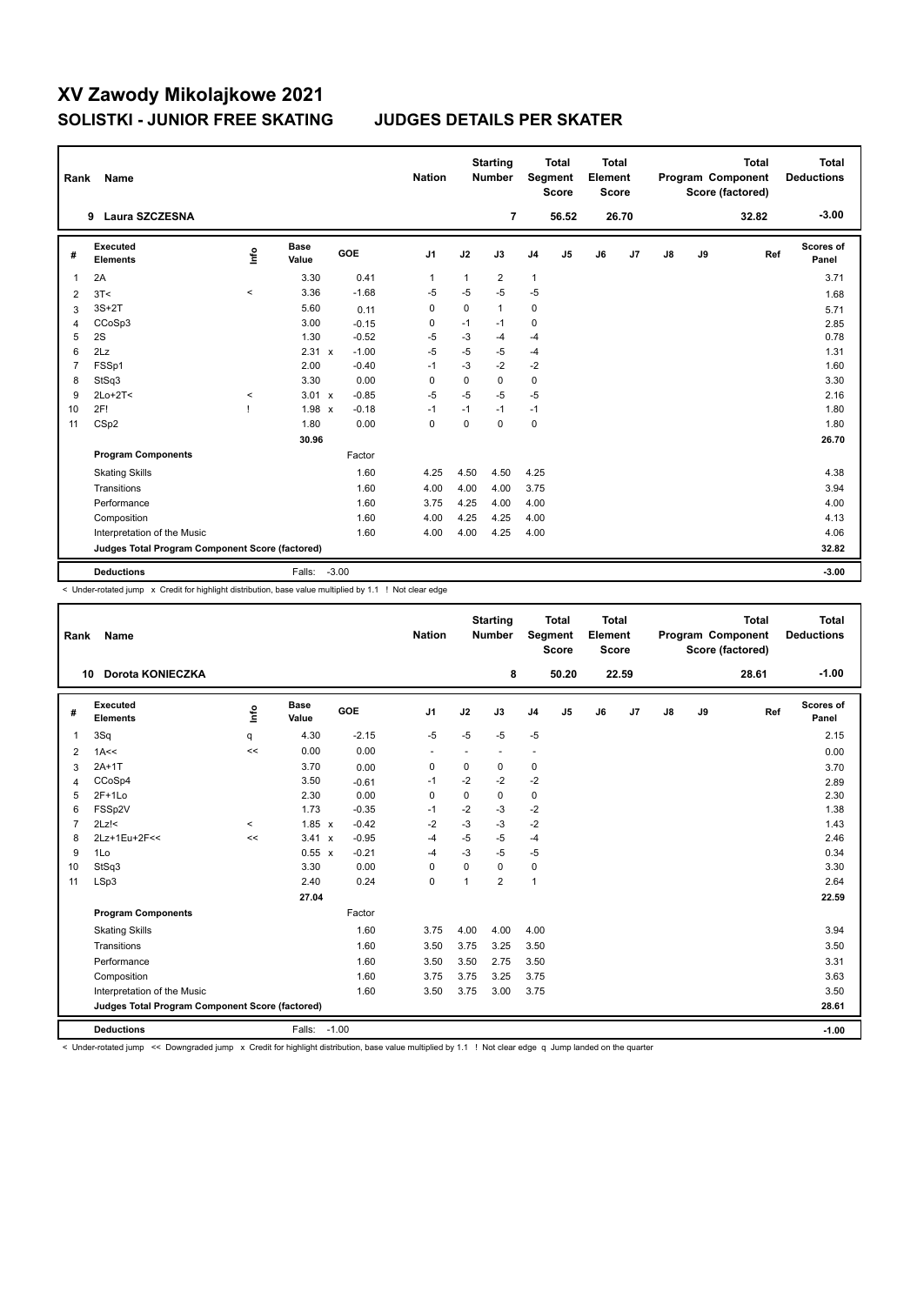| Rank           | Name                                            |         |                      |         | <b>Nation</b> |              | <b>Starting</b><br><b>Number</b> |                | <b>Total</b><br>Segment<br><b>Score</b> | <b>Total</b><br>Element<br><b>Score</b> |                |    |    | <b>Total</b><br>Program Component<br>Score (factored) | <b>Total</b><br><b>Deductions</b> |
|----------------|-------------------------------------------------|---------|----------------------|---------|---------------|--------------|----------------------------------|----------------|-----------------------------------------|-----------------------------------------|----------------|----|----|-------------------------------------------------------|-----------------------------------|
|                | <b>Natalia DZIADKOWIEC</b><br>11                |         |                      |         |               |              | 6                                |                | 49.37                                   |                                         | 20.74          |    |    | 28.63                                                 | 0.00                              |
| #              | Executed<br><b>Elements</b>                     | lnfo    | <b>Base</b><br>Value | GOE     | J1            | J2           | J3                               | J <sub>4</sub> | J5                                      | J6                                      | J <sub>7</sub> | J8 | J9 | Ref                                                   | Scores of<br>Panel                |
| $\overline{1}$ | 3T<<                                            | <<      | 1.30                 | $-0.65$ | $-5$          | -5           | $-5$                             | $-5$           |                                         |                                         |                |    |    |                                                       | 0.65                              |
| 2              | 2A<<                                            | <<      | 1.10                 | $-0.55$ | $-5$          | $-5$         | $-5$                             | $-5$           |                                         |                                         |                |    |    |                                                       | 0.55                              |
| 3              | 2F+2Lo<<                                        | <<      | 2.30                 | $-0.63$ | -3            | $-3$         | $-5$                             | $-3$           |                                         |                                         |                |    |    |                                                       | 1.67                              |
| 4              | SSp3                                            |         | 2.10                 | 0.00    | $\mathbf 0$   | $\Omega$     | 0                                | $\mathbf 0$    |                                         |                                         |                |    |    |                                                       | 2.10                              |
| 5              | 2S                                              |         | 1.30                 | 0.00    | 0             | 0            | 0                                | $\mathbf 0$    |                                         |                                         |                |    |    |                                                       | 1.30                              |
| 6              | FCCoSp4V                                        |         | 2.63                 | 0.00    | 0             | $\mathbf{1}$ | $-1$                             | 0              |                                         |                                         |                |    |    |                                                       | 2.63                              |
| $\overline{7}$ | 2Lz+2Tq+1Lo                                     | q       | $4.29 \times$        | $-0.42$ | $-2$          | $-2$         | $-2$                             | $-2$           |                                         |                                         |                |    |    |                                                       | 3.87                              |
| 8              | 2F<                                             | $\prec$ | 1.58 x               | $-0.65$ | $-4$          | -5           | $-5$                             | $-4$           |                                         |                                         |                |    |    |                                                       | 0.93                              |
| 9              | $2Lz+2T<$                                       | $\prec$ | $3.45 \times$        | $-0.47$ | $-2$          | $-2$         | $-3$                             | $-2$           |                                         |                                         |                |    |    |                                                       | 2.98                              |
| 10             | StSq2                                           |         | 2.60                 | $-0.13$ | $\mathbf 0$   | $\mathbf 0$  | $-2$                             | $\mathbf 0$    |                                         |                                         |                |    |    |                                                       | 2.47                              |
| 11             | CCoSp2V                                         |         | 1.88                 | $-0.29$ | $-1$          | $-2$         | $-2$                             | $-1$           |                                         |                                         |                |    |    |                                                       | 1.59                              |
|                |                                                 |         | 24.53                |         |               |              |                                  |                |                                         |                                         |                |    |    |                                                       | 20.74                             |
|                | <b>Program Components</b>                       |         |                      | Factor  |               |              |                                  |                |                                         |                                         |                |    |    |                                                       |                                   |
|                | <b>Skating Skills</b>                           |         |                      | 1.60    | 3.50          | 4.00         | 4.00                             | 4.00           |                                         |                                         |                |    |    |                                                       | 3.88                              |
|                | Transitions                                     |         |                      | 1.60    | 3.25          | 3.75         | 3.25                             | 3.50           |                                         |                                         |                |    |    |                                                       | 3.44                              |
|                | Performance                                     |         |                      | 1.60    | 3.25          | 3.75         | 3.00                             | 3.50           |                                         |                                         |                |    |    |                                                       | 3.38                              |
|                | Composition                                     |         |                      | 1.60    | 3.50          | 4.00         | 3.25                             | 3.75           |                                         |                                         |                |    |    |                                                       | 3.63                              |
|                | Interpretation of the Music                     |         |                      | 1.60    | 3.50          | 3.75         | 3.25                             | 3.75           |                                         |                                         |                |    |    |                                                       | 3.56                              |
|                | Judges Total Program Component Score (factored) |         |                      |         |               |              |                                  |                |                                         |                                         |                |    |    |                                                       | 28.63                             |
|                | <b>Deductions</b>                               |         |                      |         |               |              |                                  |                |                                         |                                         |                |    |    |                                                       | 0.00                              |

< Under-rotated jump << Downgraded jump x Credit for highlight distribution, base value multiplied by 1.1 q Jump landed on the quarter

| Rank           | Name                                            |      |                      |            | <b>Nation</b>  |             | <b>Starting</b><br><b>Number</b> |                | <b>Total</b><br>Segment<br><b>Score</b> | <b>Total</b><br>Element<br><b>Score</b> |       |    |    | <b>Total</b><br>Program Component<br>Score (factored) | <b>Total</b><br><b>Deductions</b> |
|----------------|-------------------------------------------------|------|----------------------|------------|----------------|-------------|----------------------------------|----------------|-----------------------------------------|-----------------------------------------|-------|----|----|-------------------------------------------------------|-----------------------------------|
|                | <b>Maria KUDLA</b><br>12 <sup>12</sup>          |      |                      |            |                |             | $\mathbf{2}$                     |                | 48.94                                   |                                         | 19.72 |    |    | 30.22                                                 | $-1.00$                           |
| #              | Executed<br><b>Elements</b>                     | lnfo | <b>Base</b><br>Value | <b>GOE</b> | J <sub>1</sub> | J2          | J3                               | J <sub>4</sub> | J <sub>5</sub>                          | J6                                      | J7    | J8 | J9 | Ref                                                   | Scores of<br>Panel                |
| 1              | 2Lze                                            | e    | 1.68                 | $-0.38$    | $-3$           | $-2$        | $-2$                             | $-2$           |                                         |                                         |       |    |    |                                                       | 1.30                              |
| 2              | 1A                                              |      | 1.10                 | 0.00       | $\Omega$       | $\Omega$    | $\Omega$                         | 0              |                                         |                                         |       |    |    |                                                       | 1.10                              |
| 3              | 2Lo                                             |      | 1.70                 | $-0.51$    | $-4$           | $-3$        | $-2$                             | $-3$           |                                         |                                         |       |    |    |                                                       | 1.19                              |
| 4              | $2$ Lze $+2$ T                                  | e    | 2.98                 | $-0.38$    | $-3$           | $-2$        | $-2$                             | $-2$           |                                         |                                         |       |    |    |                                                       | 2.60                              |
| 5              | CCoSp                                           |      | 0.00                 | 0.00       |                | ٠           |                                  | ٠              |                                         |                                         |       |    |    |                                                       | 0.00                              |
| 6              | 2F                                              |      | 1.80                 | 0.00       | $\mathbf 0$    | $\mathbf 0$ | $\mathbf 0$                      | $\mathbf 0$    |                                         |                                         |       |    |    |                                                       | 1.80                              |
| $\overline{7}$ | StSq1                                           |      | 1.80                 | 0.05       | 0              | $\Omega$    | $\mathbf{1}$                     | $\mathbf 0$    |                                         |                                         |       |    |    |                                                       | 1.85                              |
| 8              | FSSp3                                           |      | 2.60                 | $-0.13$    | $-1$           | $-1$        | 0                                | 0              |                                         |                                         |       |    |    |                                                       | 2.47                              |
| 9              | $2Fq+2T<<$                                      | <<   | 2.42 x               | $-0.90$    | $-5$           | $-5$        | $-5$                             | $-5$           |                                         |                                         |       |    |    |                                                       | 1.52                              |
| 10             | 2Lo+1Eu+2S                                      |      | $3.85 \times$        | 0.00       | 0              | $\mathbf 0$ | $\Omega$                         | 0              |                                         |                                         |       |    |    |                                                       | 3.85                              |
| 11             | LSp2                                            |      | 1.90                 | 0.14       | $\mathbf 0$    | 1           | $\mathbf{1}$                     | $\mathbf{1}$   |                                         |                                         |       |    |    |                                                       | 2.04                              |
|                |                                                 |      | 21.83                |            |                |             |                                  |                |                                         |                                         |       |    |    |                                                       | 19.72                             |
|                | <b>Program Components</b>                       |      |                      | Factor     |                |             |                                  |                |                                         |                                         |       |    |    |                                                       |                                   |
|                | <b>Skating Skills</b>                           |      |                      | 1.60       | 3.50           | 3.75        | 3.75                             | 3.75           |                                         |                                         |       |    |    |                                                       | 3.69                              |
|                | Transitions                                     |      |                      | 1.60       | 3.25           | 3.50        | 4.25                             | 3.50           |                                         |                                         |       |    |    |                                                       | 3.63                              |
|                | Performance                                     |      |                      | 1.60       | 3.25           | 3.50        | 4.50                             | 3.75           |                                         |                                         |       |    |    |                                                       | 3.75                              |
|                | Composition                                     |      |                      | 1.60       | 3.50           | 3.75        | 4.50                             | 3.75           |                                         |                                         |       |    |    |                                                       | 3.88                              |
|                | Interpretation of the Music                     |      |                      | 1.60       | 3.50           | 3.75        | 4.75                             | 3.75           |                                         |                                         |       |    |    |                                                       | 3.94                              |
|                | Judges Total Program Component Score (factored) |      |                      |            |                |             |                                  |                |                                         |                                         |       |    |    |                                                       | 30.22                             |
|                | <b>Deductions</b>                               |      | Falls: -1.00         |            |                |             |                                  |                |                                         |                                         |       |    |    |                                                       | $-1.00$                           |

<< Downgraded jump x Credit for highlight distribution, base value multiplied by 1.1 e Wrong edge q Jump landed on the quarter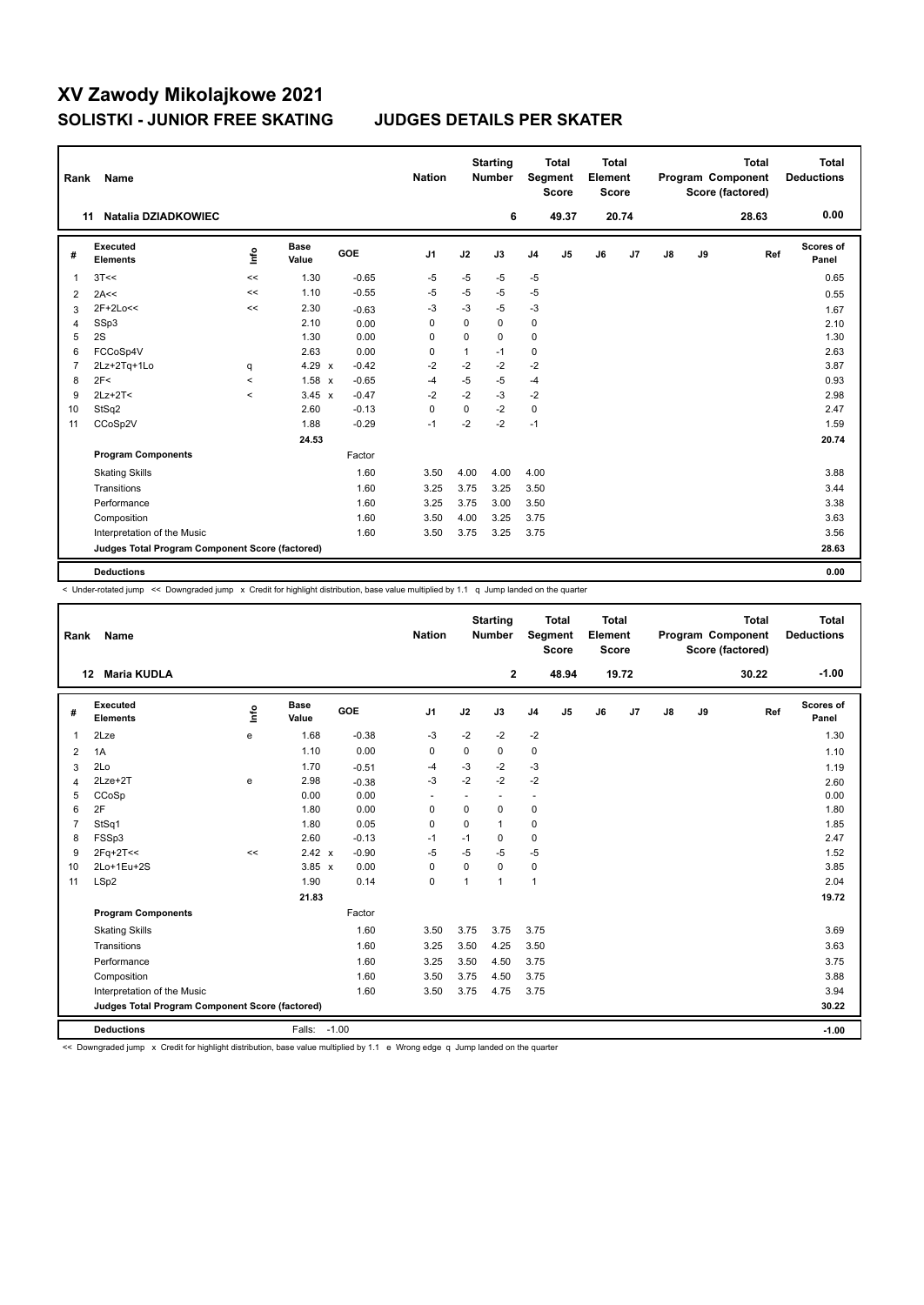| Rank           | Name                                            |      |                      |            | <b>Nation</b> |             | <b>Starting</b><br><b>Number</b> |                | <b>Total</b><br>Segment<br><b>Score</b> | <b>Total</b><br>Element<br><b>Score</b> |                |               |    | <b>Total</b><br>Program Component<br>Score (factored) | <b>Total</b><br><b>Deductions</b> |
|----------------|-------------------------------------------------|------|----------------------|------------|---------------|-------------|----------------------------------|----------------|-----------------------------------------|-----------------------------------------|----------------|---------------|----|-------------------------------------------------------|-----------------------------------|
|                | Patrycja KONOPKA<br>13                          |      |                      |            |               |             | 5                                |                | 47.81                                   |                                         | 21.41          |               |    | 26.40                                                 | 0.00                              |
| #              | Executed<br><b>Elements</b>                     | lnfo | <b>Base</b><br>Value | <b>GOE</b> | J1            | J2          | J3                               | J <sub>4</sub> | J5                                      | J6                                      | J <sub>7</sub> | $\mathsf{J}8$ | J9 | Ref                                                   | Scores of<br>Panel                |
| 1              | 1F                                              |      | 0.50                 | $-0.24$    | $-5$          | $-4$        | $-5$                             | $-5$           |                                         |                                         |                |               |    |                                                       | 0.26                              |
| 2              | $2Lz+2T$                                        |      | 3.40                 | $-0.05$    | 0             | 0           | $-1$                             | 0              |                                         |                                         |                |               |    |                                                       | 3.35                              |
| 3              | FSSp3                                           |      | 2.60                 | $-0.26$    | -1            | $-2$        | $-1$                             | 0              |                                         |                                         |                |               |    |                                                       | 2.34                              |
| 4              | 2Lo                                             |      | 1.70                 | 0.00       | 0             | $\mathbf 0$ | 0                                | 0              |                                         |                                         |                |               |    |                                                       | 1.70                              |
| 5              | 2Lo                                             |      | 1.70                 | $-0.60$    | -3            | -3          | $-4$                             | $-4$           |                                         |                                         |                |               |    |                                                       | 1.10                              |
| 6              | 1A+1Eu+2S                                       |      | $3.19 \times$        | $-0.03$    | 0             | $\mathbf 0$ | $-1$                             | 0              |                                         |                                         |                |               |    |                                                       | 3.16                              |
| $\overline{7}$ | 2F                                              |      | 1.98 x               | $-0.18$    | 0             | $-1$        | -3                               | $\pmb{0}$      |                                         |                                         |                |               |    |                                                       | 1.80                              |
| 8              | StSq2                                           |      | 2.60                 | $-0.46$    | $-2$          | $-1$        | $-3$                             | $-1$           |                                         |                                         |                |               |    |                                                       | 2.14                              |
| 9              | LSp3                                            |      | 2.40                 | $-0.24$    | 0             | $-2$        | 0                                | $-2$           |                                         |                                         |                |               |    |                                                       | 2.16                              |
| 10             | 2S                                              |      | $1.43 \times$        | 0.00       | $\mathbf 0$   | 0           | 0                                | $\pmb{0}$      |                                         |                                         |                |               |    |                                                       | 1.43                              |
| 11             | CCoSp3V                                         |      | 2.25                 | $-0.28$    | $-1$          | $-2$        | $-2$                             | $\pmb{0}$      |                                         |                                         |                |               |    |                                                       | 1.97                              |
|                |                                                 |      | 23.75                |            |               |             |                                  |                |                                         |                                         |                |               |    |                                                       | 21.41                             |
|                | <b>Program Components</b>                       |      |                      | Factor     |               |             |                                  |                |                                         |                                         |                |               |    |                                                       |                                   |
|                | <b>Skating Skills</b>                           |      |                      | 1.60       | 3.25          | 3.50        | 3.75                             | 3.75           |                                         |                                         |                |               |    |                                                       | 3.56                              |
|                | Transitions                                     |      |                      | 1.60       | 2.75          | 3.25        | 3.25                             | 3.50           |                                         |                                         |                |               |    |                                                       | 3.19                              |
|                | Performance                                     |      |                      | 1.60       | 3.00          | 3.25        | 3.00                             | 3.50           |                                         |                                         |                |               |    |                                                       | 3.19                              |
|                | Composition                                     |      |                      | 1.60       | 3.00          | 3.50        | 3.00                             | 3.50           |                                         |                                         |                |               |    |                                                       | 3.25                              |
|                | Interpretation of the Music                     |      |                      | 1.60       | 3.00          | 3.50        | 3.00                             | 3.75           |                                         |                                         |                |               |    |                                                       | 3.31                              |
|                | Judges Total Program Component Score (factored) |      |                      |            |               |             |                                  |                |                                         |                                         |                |               |    |                                                       | 26.40                             |
|                | <b>Deductions</b>                               |      |                      |            |               |             |                                  |                |                                         |                                         |                |               |    |                                                       | 0.00                              |

x Credit for highlight distribution, base value multiplied by 1.1

| Rank                                            | Name                        |         |                      |         |                |          | <b>Nation</b> | <b>Starting</b><br><b>Number</b> |                | <b>Total</b><br>Segment<br><b>Score</b> |       | <b>Total</b><br>Element<br><b>Score</b> |       | Program Component |                           | <b>Total</b><br>Score (factored) | <b>Total</b><br><b>Deductions</b> |
|-------------------------------------------------|-----------------------------|---------|----------------------|---------|----------------|----------|---------------|----------------------------------|----------------|-----------------------------------------|-------|-----------------------------------------|-------|-------------------|---------------------------|----------------------------------|-----------------------------------|
|                                                 | 14 Gabriela GORSTKA         |         |                      |         |                |          | 4             |                                  | 47.07          |                                         | 20.96 |                                         |       | 27.11             | $-1.00$                   |                                  |                                   |
| #                                               | Executed<br><b>Elements</b> | Linfo   | <b>Base</b><br>Value | GOE     | J <sub>1</sub> | J2       | J3            | J <sub>4</sub>                   | J <sub>5</sub> | J6                                      | J7    | J8                                      | J9    | Ref               | <b>Scores of</b><br>Panel |                                  |                                   |
| $\mathbf{1}$                                    | 2A+1Eu+2S                   |         | 5.10                 | $-0.99$ | $-4$           | $-2$     | $-4$          | $-2$                             |                |                                         |       |                                         |       |                   | 4.11                      |                                  |                                   |
| 2                                               | CCoSp4                      |         | 3.50                 | $-0.61$ | $-1$           | $-2$     | -3            | $-1$                             |                |                                         |       |                                         |       |                   | 2.89                      |                                  |                                   |
| 3                                               | 2F+SEQ+1T*                  | $\star$ | 1.44                 | $-0.63$ | $-4$           | $-3$     | $-4$          | -3                               |                |                                         |       |                                         |       |                   | 0.81                      |                                  |                                   |
| $\overline{4}$                                  | 1Lz                         |         | 0.60                 | 0.00    | $\mathbf 0$    | 0        | 0             | 0                                |                |                                         |       |                                         |       |                   | 0.60                      |                                  |                                   |
| 5                                               | 2A                          |         | 3.30                 | $-1.32$ | $-4$           | $-3$     | $-5$          | -4                               |                |                                         |       |                                         |       |                   | 1.98                      |                                  |                                   |
| 6                                               | FSSp3                       |         | 2.60                 | $-0.07$ | $\Omega$       | $\Omega$ | $-1$          | 0                                |                |                                         |       |                                         |       |                   | 2.53                      |                                  |                                   |
| $\overline{7}$                                  | 2F                          |         | $1.98 \times$        | 0.00    | 0              | 0        | 0             | $\mathbf 0$                      |                |                                         |       |                                         |       |                   | 1.98                      |                                  |                                   |
| 8                                               | $2S+1T$                     |         | $1.87 \times$        | $-0.42$ | $-4$           | $-2$     | $-4$          | -3                               |                |                                         |       |                                         |       |                   | 1.45                      |                                  |                                   |
| 9                                               | 2Lz                         |         | 2.31 x               | $-1.00$ | $-4$           | $-5$     | $-5$          | -5                               |                |                                         |       |                                         |       |                   | 1.31                      |                                  |                                   |
| 10                                              | StSqB                       |         | 1.50                 | 0.00    | $\Omega$       | $\Omega$ | 0             | 0                                |                |                                         |       |                                         |       |                   | 1.50                      |                                  |                                   |
| 11                                              | CSp2                        |         | 1.80                 | 0.00    | $\mathbf 0$    | $\Omega$ | $\Omega$      | $\pmb{0}$                        |                |                                         |       |                                         |       |                   | 1.80                      |                                  |                                   |
|                                                 |                             |         | 26.00                |         |                |          |               |                                  |                |                                         |       |                                         |       |                   | 20.96                     |                                  |                                   |
|                                                 | <b>Program Components</b>   |         |                      | Factor  |                |          |               |                                  |                |                                         |       |                                         |       |                   |                           |                                  |                                   |
|                                                 | <b>Skating Skills</b>       |         |                      | 1.60    | 3.00           | 3.75     | 4.00          | 3.50                             |                |                                         |       |                                         |       |                   | 3.56                      |                                  |                                   |
|                                                 | Transitions                 |         |                      | 1.60    | 3.00           | 3.75     | 3.25          | 3.25                             |                |                                         |       |                                         |       |                   | 3.31                      |                                  |                                   |
|                                                 | Performance                 |         |                      | 1.60    | 3.00           | 3.75     | 3.00          | 3.25                             |                |                                         |       |                                         |       |                   | 3.25                      |                                  |                                   |
|                                                 | Composition                 |         |                      | 1.60    | 3.00           | 4.00     | 3.00          | 3.50                             |                |                                         |       |                                         |       |                   | 3.38                      |                                  |                                   |
|                                                 | Interpretation of the Music |         |                      | 1.60    | 3.25           | 3.75     | 3.25          | 3.50                             |                |                                         |       |                                         |       |                   | 3.44                      |                                  |                                   |
| Judges Total Program Component Score (factored) |                             |         |                      |         |                |          |               |                                  |                |                                         |       |                                         | 27.11 |                   |                           |                                  |                                   |
|                                                 | <b>Deductions</b>           |         | Falls:               | $-1.00$ |                |          |               |                                  |                |                                         |       |                                         |       |                   | $-1.00$                   |                                  |                                   |

\* Invalid element x Credit for highlight distribution, base value multiplied by 1.1